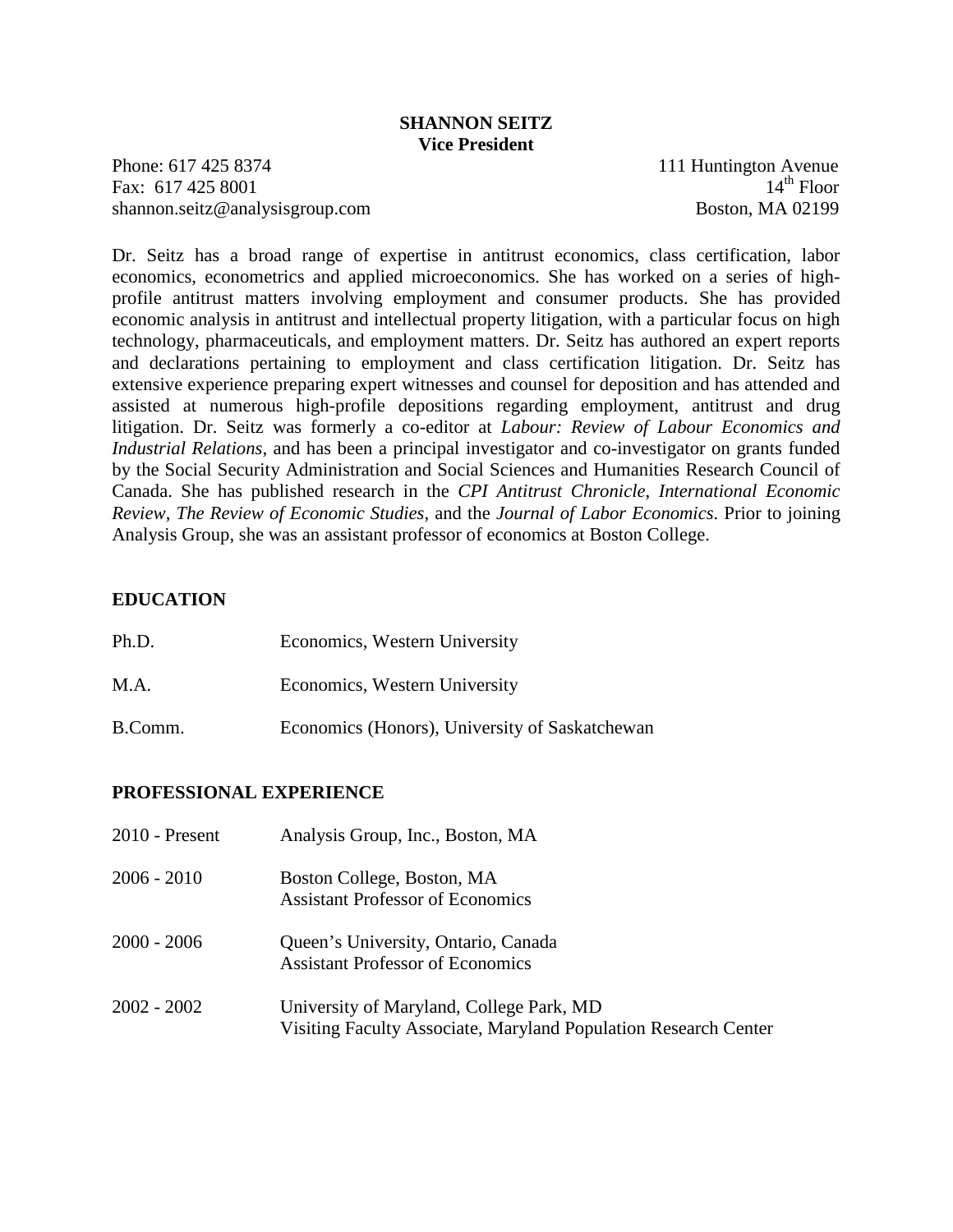# **EXPERT TESTIMONY**

*Jose Albino Lucero Jr. v. SolarCity Corp.*, United States District Court, Northern District of California. Declaration on the standard procedure for producing materials considered in support of an expert report or declaration for class certification, 2017.

*Donis et. al. v. American Waste Services LLC, et al.* Norfolk Superior Court, Commonwealth of Massachusetts. Expert report on damages associated with allegations of failure to pay prevailing wages, 2016.

## **SELECTED CASEWORK**

- **Employment Antitrust Matter (multiple)** Supported experts in the analysis of liability regarding an alleged conspiracy to restrict employee movements and suppress employee compensation.
- **Confidential Matter Involving Non-profits**  Supported an expert in assessing the whether an institution's activity establishes it as a non-profit organization.
- **In Re: High Tech Employees Antitrust Litigation** *United States District Court, Northern District of California* Supported an expert in the analysis of an alleged conspiracy to suppress employee compensation.
- **The State of Illinois v. Hitachi et al.** *Circuit Court of Cook County, Illinois, Chancery Division* Supported an expert in the analysis of liability related to allegations of price-fixing.
- **In Re: TFT-LCD (Flat Panel) Antitrust Litigation** *United States District Court, Northern District of California, San Francisco Division* Supported experts in the analysis of pass-through related to allegations of price-fixing in a series of related cases.
- **Price-fixing (multiple)**
	- Supported experts in the analysis of alleged conspiracies to fix prices.
- **IP Litigation (multiple)**

Supported experts in the development of damages methodologies in a series of reports in an IP litigation involving smartphones.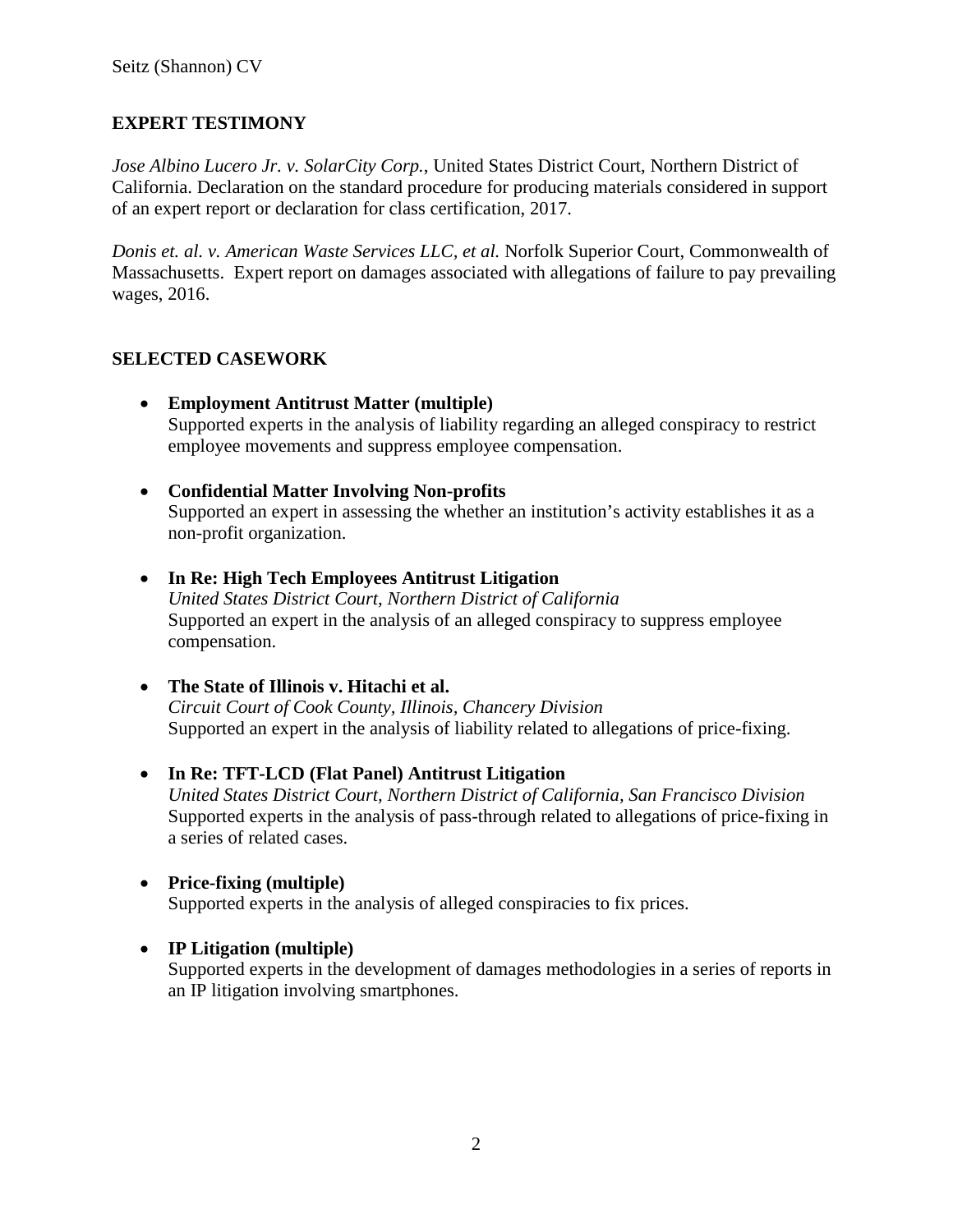## **OTHER PROFESSIONAL ACTIVITIES**

Co-Editor, Labour: *Review of Labour Economics and Industrial Relations*, September 2006 – September 2010

Program Committee member for the 2004 Society of Economic Dynamics Conference in Florence, Italy

### **REFEREEING**

*American Economic Review, Canadian Journal of Economics, Contemporary Economic Policy, Demography, Econometrica, Economic Inquiry, The Economic Journal, European Economic Review, International Economic Review, Journal of Business and Economic Statistics, Journal of Economics and Business, Journal of Human Resources, Journal of Labor Economics, Journal of Political Economy, Journal of Public Economics, Labour Economics,* Law Commission of Canada*, Regional Science and Urban Economics, Research in Labor Economics, Review of Economics of the Household, Review of Economic Studies, Scandinavian Journal of Economics,*  Social Research and Demonstration Corporation*,* Social Sciences and Humanities Research Council of Canada*, Southern Economic Journal*

### **TEACHING EXPERIENCE**

Graduate Labor Economics, Boston College, 2007-2010

3rd-4th Year Ph.D. Thesis Workshop, Boston College, 2007-2010

Introductory Undergraduate Econometrics, Boston College, 2007-2008

Introductory Undergraduate Econometrics, Queen's University, 2001-2006

Graduate Labor Economics, Queen's University, 2000-2001, 2003-2004

Ph.D. Thesis Seminar, 2005

### **RESEARCH GRANTS**

Principal Investigator, "Home Production, Health and Consumption Behavior in Elderly Households,"(with Arthur Lewbel, Co-Investigator) 2009-2010, Steven H. Sandell Grant Program in Retirement Research, Center for Retirement Research at Boston College (funded by the Social Security Administration), \$45,000

"Marriage, Fertility, and the Demographic Transition," 2006-2010, Social Sciences and Humanities Research Council of Canada, \$71,325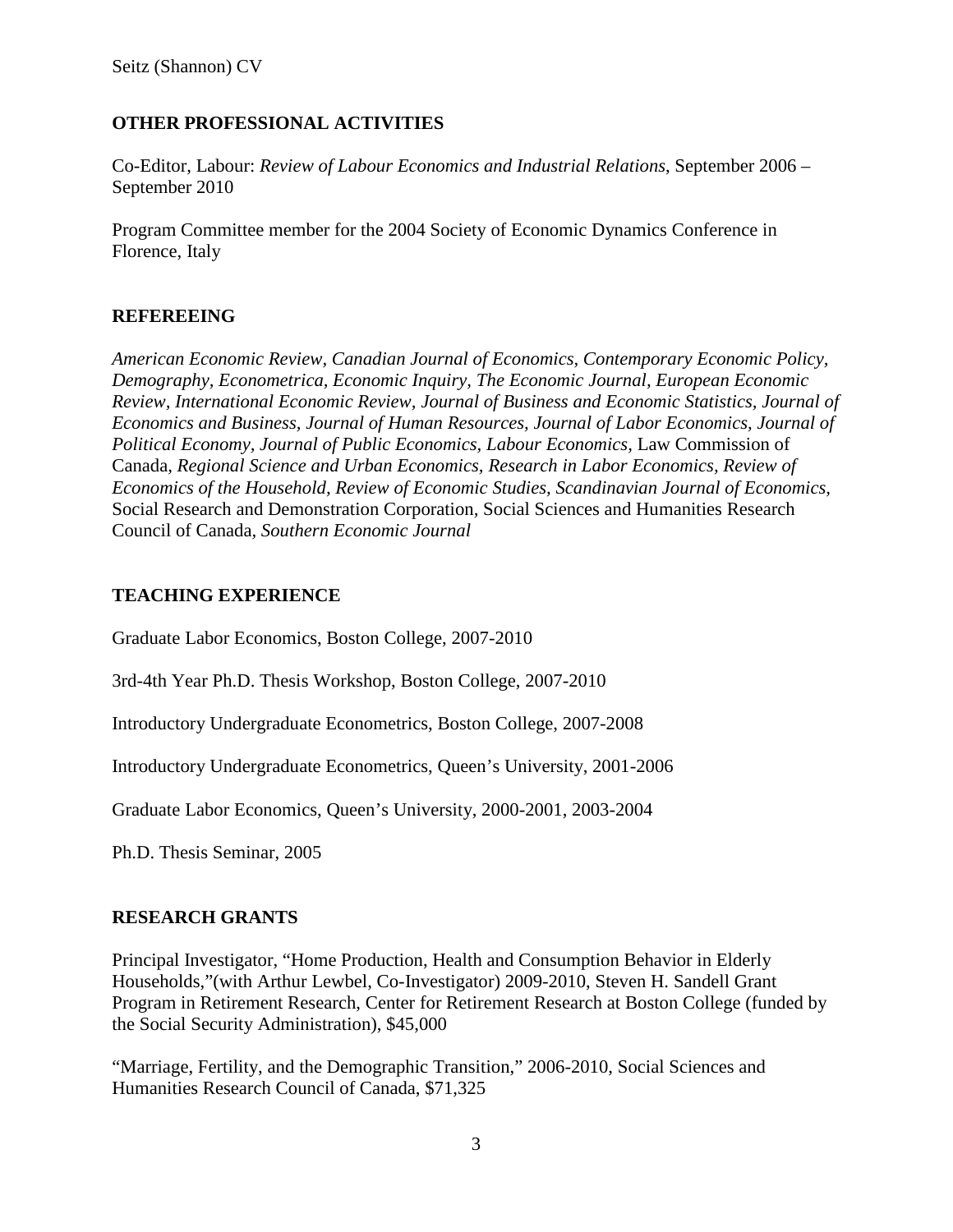Co-Investigator, "Making Work Pay: Policy Alternatives to Increase the Employment of Low Skill Workers," (with Jeremy Lise and Jeffrey Smith, Co-Investigators), 2004-2005, \$5,000

"A Macroeconomic Analysis of the Family," 2004-2005, Queen's University Advisory Research Council, \$5,000

Co-Investigator, "Public Policy Implications of Workplace and Household Interactions in the New Economy," (with Chris Ferrall, Principal Investigator) 2003-2006, Social Sciences and Humanities Research Council of Canada, \$172,620

"Marriage and Fertility in Equilibrium," 2003-2004, Queen's University Advisory Research Council, \$5,000

Co-Investigator, "Estimating the Equilibrium Impacts of the Self-Sufficiency Project" (with Jeffrey Smith, Co-Investigator), Social Research and Demonstration Corporation, 1999-2003, \$30,000

## **PUBLICATIONS**

### **Legal**

O'Laughlin, Laura and Seitz, Shannon, "Will Expanded EEO-1 Data Collection Yield New Insights?" *Law 360*, September 7, 2016

Asker, John and Seitz, Shannon, "Vertical Practices and the Exclusion of Rivals Post *Eaton*," *CPI Antitrust Chronicle*, July 2013.

### **Labor**

Lise, Jeremy, Seitz, Shannon and Smith, Jeffrey. "Evaluating Search and Matching Models Using Experimental Data," *IZA Journal of Labor Economics*, 2015, 4:16, 1-35.

Choo, Eugene and Seitz, Shannon, "The Collective Marriage Matching Model: Identification, Estimation, and Testing," in Eugene Choo, Matthew Shum (ed.) *Structural Econometric Models*  (Advances in Econometrics, Volume 31), Emerald Group Publishing Limited, 2013, pp. 291- 336.

Lise, Jeremy and Seitz, Shannon. "Consumption Inequality and Intra-Household Allocations." *The Review of Economic Studies*, 2011, 78, 328-355.

Seitz, Shannon. "Accounting for Racial Differences in Marriage and Employment." *Journal of Labor Economics,* July 2009 27(3): 385-437.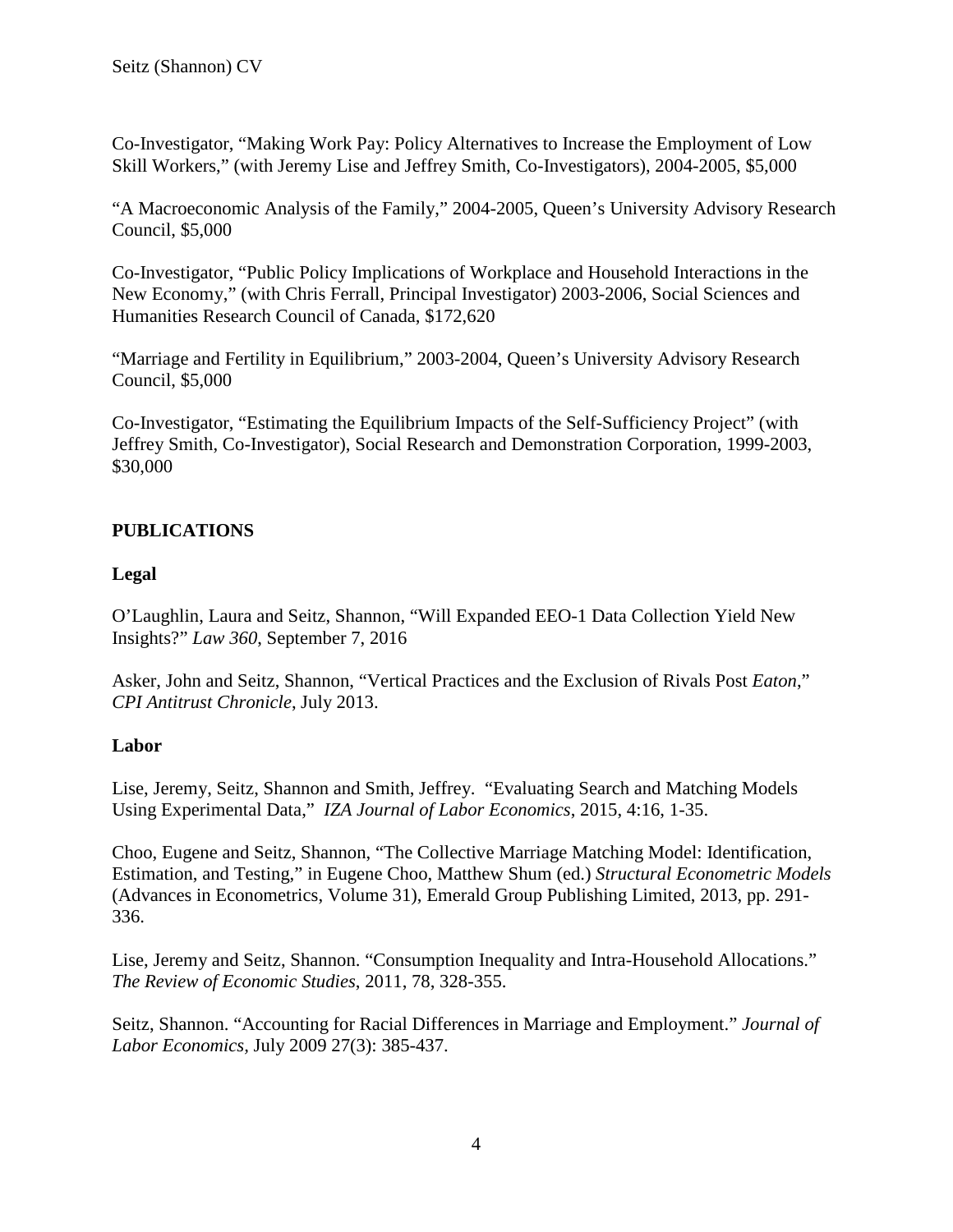Bowlus, Audra and Seitz, Shannon. "Domestic Violence, Employment and Divorce." *International Economic Review*, November 2006, 47(4): 1113-1150.

Bowlus, Audra and Seitz, Shannon. "Search Friction in the U.S. Labor Market: Equilibrium Estimates from the PSID," in H. Bunzel, B.J. Christensen, P. Jensen, N.M. Kiefer, and D.T. Mortensen (eds.), *Panel Data and Structural Labour Market Models*. New York: North Holland (2000).

## **WORKING PAPERS**

Lise, Jeremy, Lamadon, Thibaut, Seitz, Shannon and Smith, Jeffrey, "Equilibrium Policy Experiments and the Evaluation of Social Programs," under revision.

Beauchamp, Andrew, Sanzenbacher, Geoffrey, Seitz, Shannon, and Meghan Skira, "Single Moms and Deadbeat Dads: The Role of Earnings, Marriage Market Conditions, and Preference Heterogeneity," accepted at *International Economic Review*.

# **RESEARCH IN PROGRESS**

Rios-Rull, Jose-Victor, Seitz, Shannon, and Tanaka Satoshi, "Sex Ratios and Long-Term Marriage Trends."

Butikofer, Aline, Lewbel, Arthur and Shannon Seitz. "Health and Retirement Effects in a Collective Model of Older Households."

# **PRESENTATIONS AT CONFERENCES**

**An Empirical Model of Intra-Household Allocations and the Marriage Market** Meeting of the Society of Economic Dynamics, Boston, July 2008 Analytical Labor Economics Conference, University of Chicago, November 2007

### **Marriage Matching, Risk Sharing and Family Labor Supplies**

Canadian Economics Association Annual Meeting, Halifax, June 2007 Econometric Society North American Winter Meeting, Boston, January 2006

### **The Demographic Transition and Long-Term Marriage Trends**

Canadian Macroeconomics Study Group Meeting, Vancouver, November 2005 The University of Western Ontario 2nd Economics Alumni Conference, September 2005 Econometric Society World Congress, London, August 2005 Meeting of the Society of Economic Dynamics, Florence, July 2004 17th Annual Congress of the European Society for Population Economics, Lausanne, June 2003

# **Consumption Inequality and Intra-Household Allocations**

Essex Economics Workshop, Essex UK, November 2006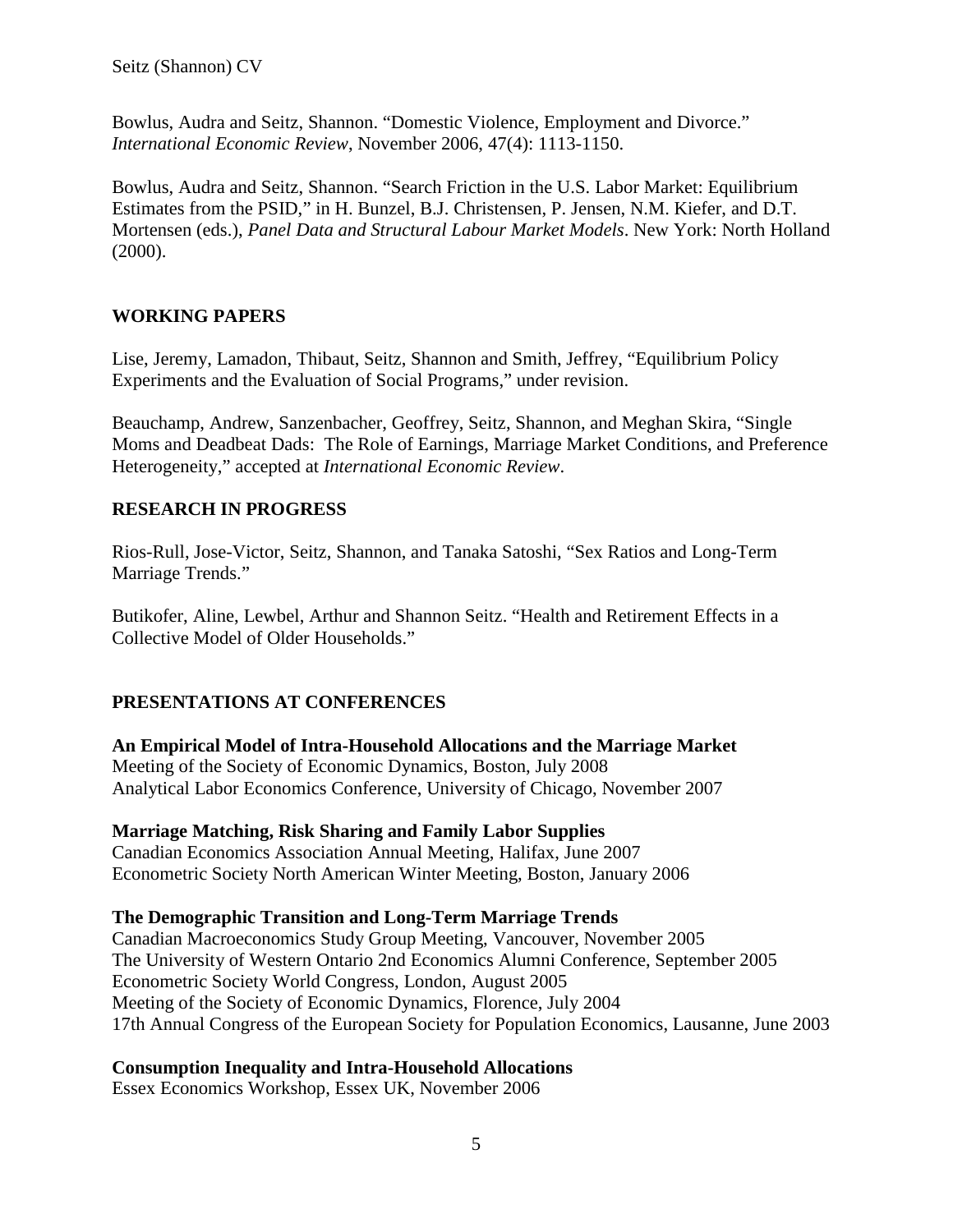IZA/ZEW/CHILD/C.V. Starr Center (NYU) Workshop on "Interaction Within the Family: Collective Approach and Bargaining Models," Turin, October 2005 Institute for Policy Research Summer Workshop, University of Wisconsin-Madison, June 2005 CIRPEE Workshop on Applied Micro-Econometrics, Universite Laval, Quebec, April 2005 Zeuthen Workshop, University of Copenhagen, November 2003

### **Equilibrium Policy Experiments and the Evaluation of Social Programs**

2nd ZEW Conference on Evaluation Research, Centre for European Economic Research, Mannheim, October 2004 IZA/SOLE Transatlantic Meeting of Labor Economists, Buch on Lake Ammersee, Germany June 2003 Institute for Policy Research Summer Workshop, University of Wisconsin-Madison, June 2003 Society of Labor Economists Annual Meeting, poster session, Baltimore, May 2002 Canadian Economic Association Annual Meeting, Montreal, May 2001

### **Cohabitation, Marriage and Divorce in Equilibrium**

Canadian Econometrics Study Group Annual Meeting, Quebec, October 2002

### **Accounting for Racial Differences in Marriage and Employment**

Workshop on Life-Stages and Allocation, University of Copenhagen, February 2002 European Meeting of the Econometric Society, Lausanne, August 2001 American Economic Association Annual Meeting, New Orleans, January 2001 Conference on Numerically Intensive Policy Analysis, Queen's University, April 2000 Meeting of the Society of Economic Dynamics, San Juan, June 2000

#### **Domestic Violence, Employment and Divorce**

Canadian Economic Association Annual Meeting, Toronto, May 1999 John Deutsch Institute for the Study of Economic Policy Conference on Women and Work, Queen's University, April 1998

### **DISCUSSIONS**

The 14<sup>th</sup> Annual International Industrial Organization Conference, "Government Free Riding in Medical Research," by Margaret Kyle, David Ridley, and Su Zhang, Philadelphia, April 2016.

Canadian Macroeconomics Study Group Meeting. Discussant for "Why Are Married Men Working So Much?" by John Knowles, Montreal, November 2006

Econometric Society North American Winter Meeting. Discussant for "Worker Mobility in Bolivia: On-The-Job Search Behavior of Private and Public Sector Employees" by Lykke Andersen and Bent-Jesper Christensen, Boston, January 2006

American Economic Association Annual Meeting. Discussant for "Addicted to Love? A Dynamic Model of Teen Sex and Fertility" by Peter Arcidiacono, Washington, January 2003.